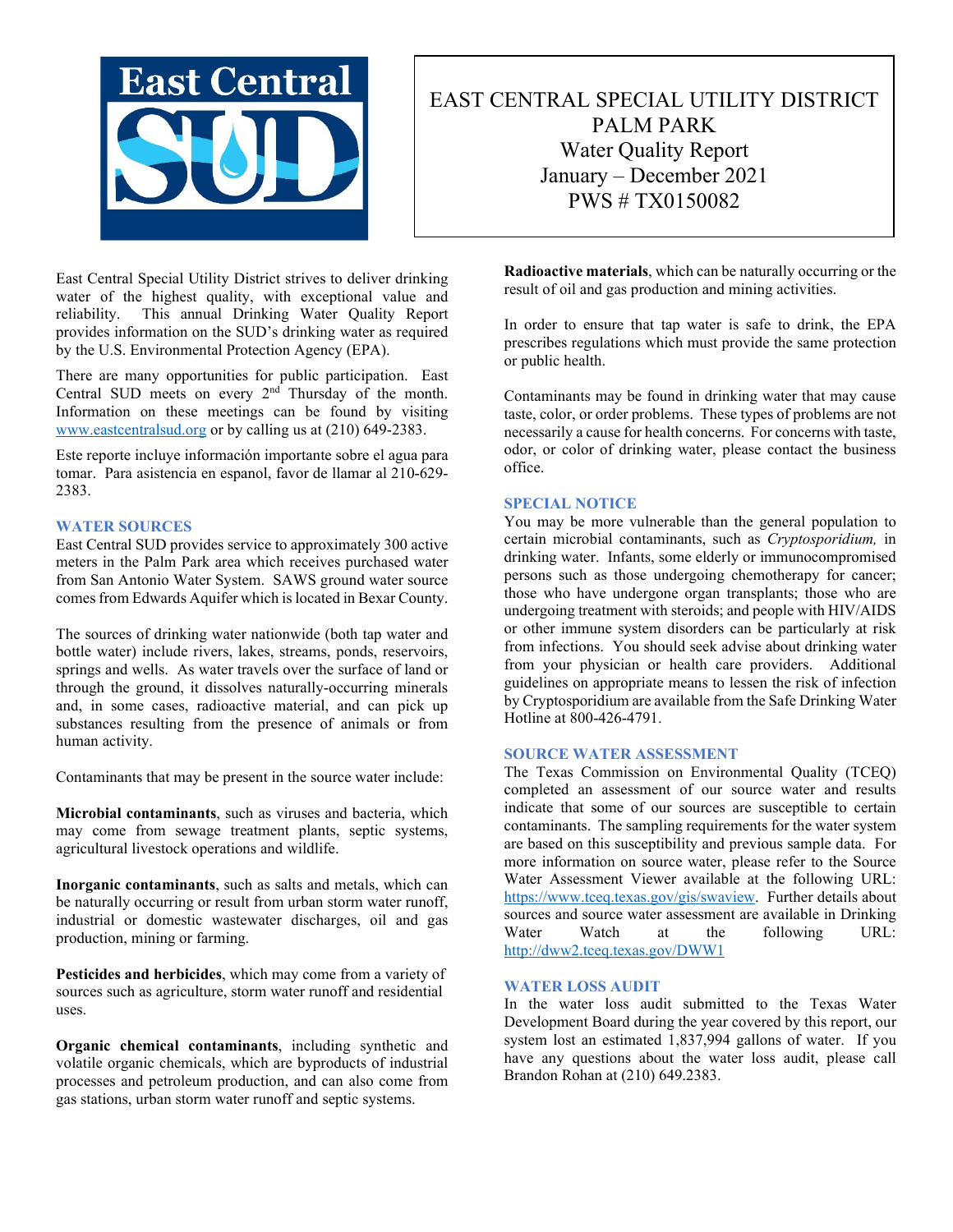# **EAST CENTRAL SPECIAL UTILITY DISTRICT – PALM PARK WATER QUALITY REPORT – JANUARY – DECEMBER 2021**

| Lead<br>and<br>Copper | Date sampled | <b>MCLG</b> | <b>Action level</b><br>(AL) | 90 <sup>th</sup><br>Percentile | # Sites Over<br><b>AL</b> | <b>Units</b> | Violation | <b>Possible Sources of Contamination</b>                                                                      |
|-----------------------|--------------|-------------|-----------------------------|--------------------------------|---------------------------|--------------|-----------|---------------------------------------------------------------------------------------------------------------|
| Copper                | 2021         | 1.3         | 1.3                         | 0.128                          |                           | ppm          | N         | Erosion of natural deposits; Leaching<br>from wood preservatives; Corrosion of<br>household plumbing systems. |
| Lead                  | 2021         |             | 15                          | 0.6                            |                           | ppb          | N         | Corrosion of household plumbing<br>systems; Erosion of natural deposits.                                      |

## **2021 WATER QUALITY TEST RESULTS**

| Disinfection By-<br><b>Products</b>       | Collection<br>Date | Highest<br>Level<br><b>Detected</b> | Range of<br>Individual<br><b>Samples</b> | <b>MCLG</b>              | <b>MCL</b> | <b>Units</b> | Violation | Possible Sources of Contamination            |
|-------------------------------------------|--------------------|-------------------------------------|------------------------------------------|--------------------------|------------|--------------|-----------|----------------------------------------------|
| Total<br><b>Trihalomethanes</b><br>(TTHM) | 2021               |                                     | $5.2 - 5.2$                              | No goal for<br>the total | 80         | ppb          |           | By-product of drinking water<br>disinfection |

\*The value in the Highest Level or Average Detected column is the highest average of all TTHM sample results collect at a location over a year

| Inorganic<br><b>Contaminants</b>     | <b>Collection</b><br>Date | <b>Highest</b><br>Level<br><b>Detected</b> | Range of<br>Individual<br><b>Samples</b> | <b>MCLG</b> | <b>MCL</b> | <b>Units</b> | Violation | Possible Sources of Contamination                                                                  |
|--------------------------------------|---------------------------|--------------------------------------------|------------------------------------------|-------------|------------|--------------|-----------|----------------------------------------------------------------------------------------------------|
| Nitrate<br>(measured as<br>Nitrogen) | 2021                      |                                            | $1.6 - 1.6$                              | 10          | 10         | ppm          | Ν         | Runoff from fertilizer use; Leaching<br>from septic tanks, sewage: Erosion<br>of natural deposits. |

## **Disinfectant Residual**

| <b>Disinfectant</b><br>Residual                       | Year                  | Average<br>Level | Range of Levels<br>Detected                                                       |                                                         | MRDL | <b>MRDLG</b>                                           | Unit of<br>Measure | Violation (Y/N) | Source in Drinking Water                             |  |
|-------------------------------------------------------|-----------------------|------------------|-----------------------------------------------------------------------------------|---------------------------------------------------------|------|--------------------------------------------------------|--------------------|-----------------|------------------------------------------------------|--|
| Free Chlorine                                         | 2021                  | 1.54<br>mg/l     |                                                                                   | $.7 - 2.6$ mg/l                                         | 4    | 4                                                      | mg/L               | N               | Water additive used to control<br>microbes           |  |
|                                                       |                       |                  |                                                                                   |                                                         |      | <b>Table Kev</b>                                       |                    |                 |                                                      |  |
| AL: Action Level - The concentration of a             |                       |                  |                                                                                   | MCL-Maximum Contamination Level-The highest             |      |                                                        |                    |                 | $pCi/L$ – picocuries per liter – (a measure of       |  |
| contaminant which, if exceeded, triggers or other     |                       |                  |                                                                                   | level of a contaminant allowed in drinking water.       |      |                                                        |                    | radioactivity.  |                                                      |  |
| requirements which a water system must follow         |                       |                  |                                                                                   | MCLs are set as close to the MCLGs as feasible using    |      |                                                        |                    |                 |                                                      |  |
|                                                       |                       |                  |                                                                                   | the best treatment technology.                          |      |                                                        |                    |                 |                                                      |  |
| Avg: Regulatory compliance with some MCLs are         |                       |                  |                                                                                   | <b>MCLG - Maximum Contamination Level Goal - The</b>    |      |                                                        |                    |                 | ppb-parts per billion or micrograms per liter (ug/L) |  |
| based on running annual average of monthly            |                       |                  |                                                                                   | level of a contaminant in drinking water below which    |      |                                                        |                    |                 |                                                      |  |
| samples                                               |                       |                  |                                                                                   | there is no known or expected risk to health. MCLGs     |      |                                                        |                    |                 |                                                      |  |
|                                                       |                       |                  |                                                                                   | allow for a margin of safety                            |      |                                                        |                    |                 |                                                      |  |
| Level 1 Assessment: A study of the water system to    |                       |                  |                                                                                   | <b>MRDL-Maximum Residual Disinfectant Level-The</b>     |      |                                                        |                    |                 | ppm - parts per million or milligrams per liter      |  |
| identify potential problems and determine (if         |                       |                  |                                                                                   | highest of a disinfectant allowed in drinking water.    |      |                                                        |                    | (mg/L)          |                                                      |  |
| possible) why total coliform bacteria was found.      |                       |                  |                                                                                   | There is evidence that addition of a disinfectant       |      |                                                        |                    |                 |                                                      |  |
|                                                       |                       |                  |                                                                                   | helps control microbial contaminants.                   |      |                                                        |                    |                 |                                                      |  |
| Level 2 Assessment $-$ A very detailed study of the   |                       |                  |                                                                                   | MRDLG - Maximum Residual Disinfectant Level             |      |                                                        |                    |                 | ppq - parts per quadrillion or picograms per liter   |  |
| water system to identify potential problems and       |                       |                  |                                                                                   | <b>Goal.</b> The level of a drinking water disinfectant |      |                                                        |                    |                 |                                                      |  |
| determine (if possible) why an Escherichia coli       |                       |                  |                                                                                   | below which there is no know or expected risk of        |      |                                                        |                    |                 |                                                      |  |
| (E.coli) MCL violation has occurred and/or why total  |                       |                  |                                                                                   | health. MRDLGs do not reflect the benefits of the       |      |                                                        |                    |                 |                                                      |  |
| coliform bacteria were found on multiple occasions.   |                       |                  |                                                                                   | use                                                     |      | of disinfectants to control                            | microbial          |                 |                                                      |  |
| MFL - Million fibers per liter - a measure of         | contaminants.         |                  |                                                                                   |                                                         |      |                                                        |                    |                 |                                                      |  |
| asbestos                                              | $na - not applicable$ |                  |                                                                                   |                                                         |      | ppt - parts per trillion or nanograms per liter (ng/L) |                    |                 |                                                      |  |
|                                                       |                       |                  |                                                                                   |                                                         |      |                                                        |                    |                 |                                                      |  |
|                                                       |                       |                  |                                                                                   |                                                         |      |                                                        |                    |                 |                                                      |  |
| $m$ rem – millirems per year – a measure of radiation |                       |                  |                                                                                   | NTU – nephelometric turbidity units (a measure of       |      |                                                        |                    |                 | $TT$ – Treatment Technique – Is a required process   |  |
| absorbed by the body                                  |                       |                  | turbidity)<br>intended to reduce the level of a contaminant in<br>drinking water. |                                                         |      |                                                        |                    |                 |                                                      |  |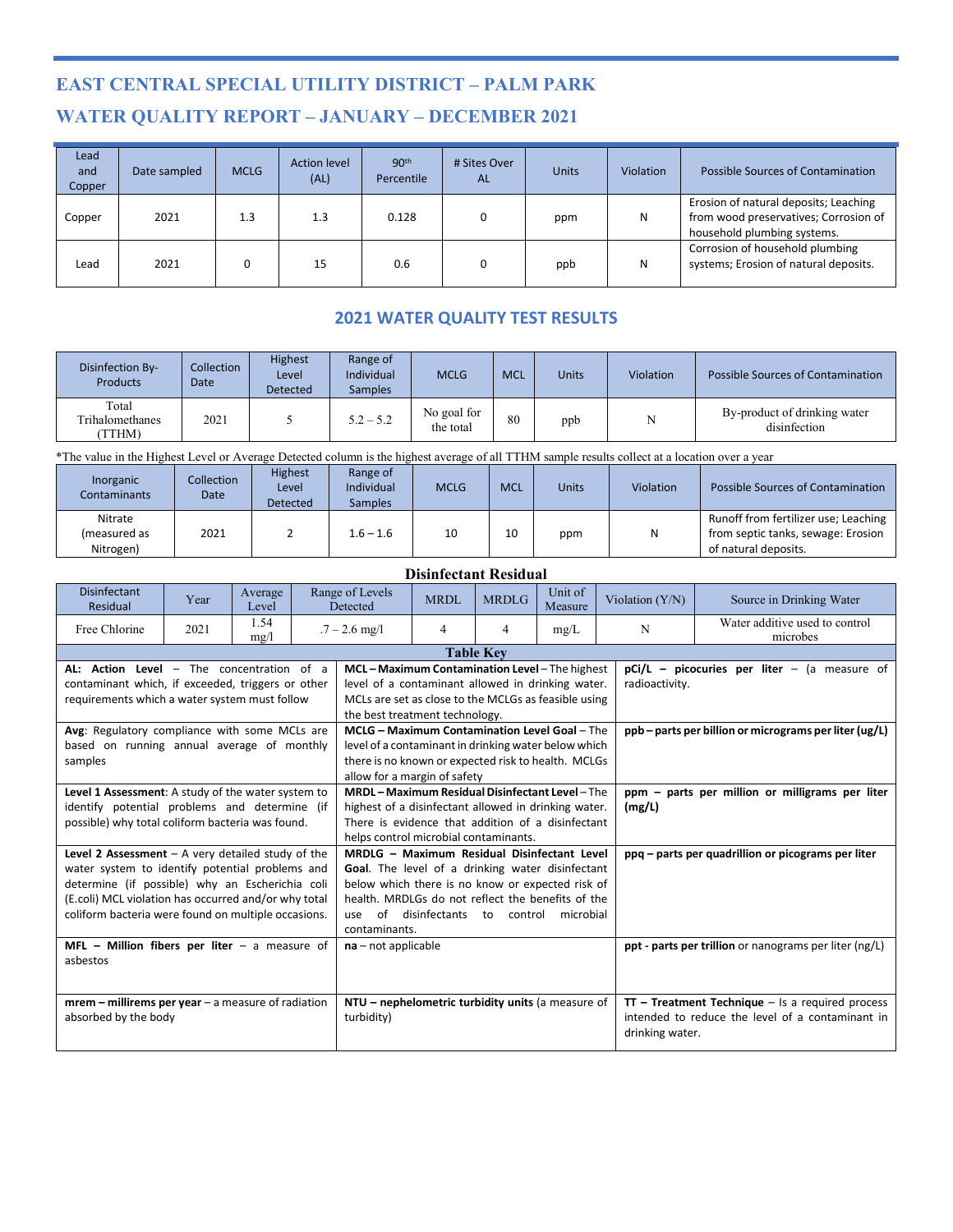East Central SUD purchases water from San Antonio Water System (SAWS) which comes from ground water source out of the Edwards Aquifer located in Bexar County.

### **SAN ANTONIO WATER SYSTEM WATER QUALITY DATA FOR YEAR 2021**

| <b>Radioactive Contaminates</b>                                                 | <b>Concentration Range Found</b> | <b>Units</b> | Maximum Contaminant Level Allowed                  |  |  |  |  |  |  |
|---------------------------------------------------------------------------------|----------------------------------|--------------|----------------------------------------------------|--|--|--|--|--|--|
| Gross Alpha, excl. Radon & Uranium                                              | $0 - 4$                          | PCI/L        | 15 PCI/L                                           |  |  |  |  |  |  |
| Gross Alpha, Inc. Radon & Uranium                                               | $0 - 4.9$                        | PCI/L        | No MCL for this contaminate                        |  |  |  |  |  |  |
| Combined Radium (-226 & 228)                                                    | $0 - 1.04$                       | PCI/L        | 5 PCI/L                                            |  |  |  |  |  |  |
| $Radium - 226$                                                                  | $0 - 1.04$                       | PCI/L        | 5 PCI/L                                            |  |  |  |  |  |  |
| Combined Uranium                                                                | $0 - 1.4$                        | UG/L         | 0.03 MG/L                                          |  |  |  |  |  |  |
| <b>Inorganic Contaminants</b>                                                   | <b>Concentration Range Found</b> | <b>Units</b> | Maximum Contaminant Level Allowed                  |  |  |  |  |  |  |
| Barium                                                                          | $0.0345 - 0.0665$                | MG/L         | $2$ MG/L                                           |  |  |  |  |  |  |
| Fluoride                                                                        | $0.17 - 0.64$                    | MG/L         | 4 MG/L                                             |  |  |  |  |  |  |
| Nitrate                                                                         | $0.09 - 2.51$                    | MG/L         | 10 MG/L                                            |  |  |  |  |  |  |
| Copper                                                                          | $0.0037 - 0.0119$                | MG/L         | No MCL for this contaminate                        |  |  |  |  |  |  |
| <b>Volatile Organic Contaminants</b>                                            | <b>Concentration Range Found</b> | <b>Units</b> | <b>Maximum Contaminant Level Allowed</b>           |  |  |  |  |  |  |
| Xylenes, Total                                                                  | $0.5 - 0.6$                      | UG/L         | 10000 UG/L                                         |  |  |  |  |  |  |
| Secondary and Other Constituents Not Regulated<br>(No MCL for this contaminant) |                                  |              |                                                    |  |  |  |  |  |  |
| Contaminants                                                                    | <b>Concentration Range Found</b> | <b>Units</b> | Current Maximum Contaminate Level<br>Allowed (MCL) |  |  |  |  |  |  |
| Alkalinity, Bicarbonate                                                         | $243 - 355$                      | MG/L         | No MCL for Contaminate                             |  |  |  |  |  |  |
| Alkalinity, Total                                                               | 199 - 291                        | MG.L         | No MCL for Contaminate                             |  |  |  |  |  |  |
| Calcium                                                                         | $39.7 - 114$                     | MG/L         | No MCL for Contaminate                             |  |  |  |  |  |  |
| Chloride                                                                        | $17 - 31$                        | MG/L         | No MCL for Contaminate                             |  |  |  |  |  |  |
| Conductivity @ 25C UMHOS/CM                                                     | 522 - 996                        | UMHO/CM      | No MCL for Contaminate                             |  |  |  |  |  |  |
| Hardness, Total (As CACO3)                                                      | $110 - 424$                      | MG/L         | No MCL for Contaminate                             |  |  |  |  |  |  |
| Magnesium                                                                       | $2.74 - 33.9$                    | MG/L         | No MCL for Contaminate                             |  |  |  |  |  |  |
| Nickel                                                                          | $0.003 - 0.0034$                 | MG/L         | No MCL for Contaminate                             |  |  |  |  |  |  |
| Potassium                                                                       | $1.15 - 2.36$                    | MG/L         | No MCL for Contaminate                             |  |  |  |  |  |  |
| Sodium                                                                          | $10.5 - 107$                     | MG/L         | No MCL for Contaminate                             |  |  |  |  |  |  |
| Sulfate                                                                         | $16 - 155$                       | MG/L         | No MCL for Contaminate                             |  |  |  |  |  |  |
| <b>TDS</b>                                                                      | 280 - 637                        | MG/L         | No MCL for Contaminate                             |  |  |  |  |  |  |
| Zinc                                                                            | $0.0071 - 0.0107$                | MG/L         | 5 MG/L                                             |  |  |  |  |  |  |